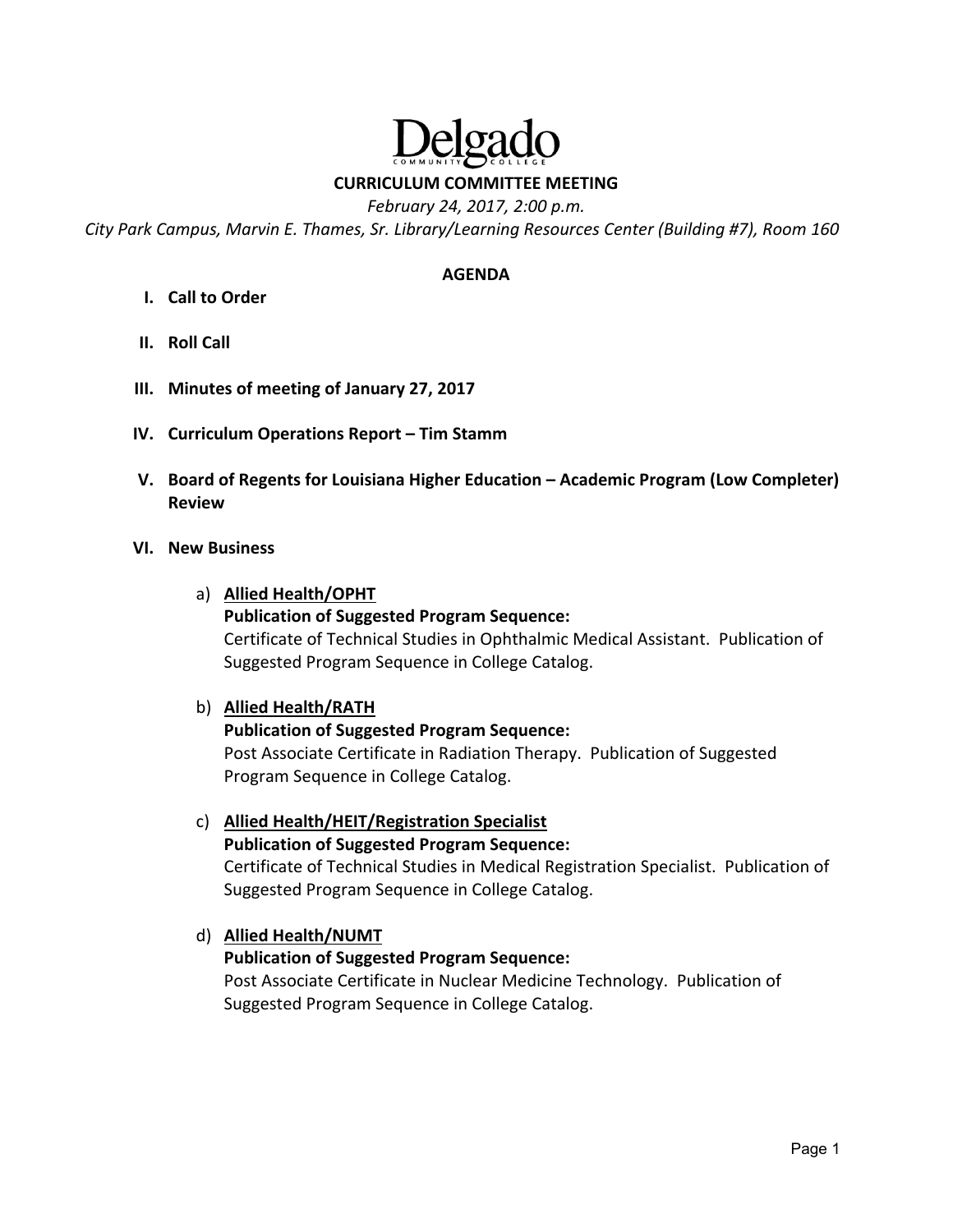## e) **Allied Health/DIET**

## **Publication of Suggested Program Sequence:**

Associate of Applied Science in Dietetics Technician. Publication of Suggested Program Sequence in College Catalog.

## f) **Allied Health/PHAR**

## **Publication of Suggested Program Sequence:**

Certificate of Technical Studies in Pharmacy Technician. Publication of Suggested Program Sequence in College Catalog, to include Fall and Spring Admission cycles.

## g) **Allied Health/RADT**

## **Publication of Suggested Program Sequence:**

Associate of Applied Science in Radiologic Technology. Publication of Suggested Program Sequence in College Catalog.

## h) **Business & Technology/HOST**

## **Publication of Suggested Program Sequence:**

Associate of Applied Science in Hospitality Management. Publication of Suggested Program Sequence, to include concentrations in Food and Beverage Management, Hotel and Lodging Management, and Tourism, in College Catalog.

## i) **Academic Affairs**

**Change of Course Requirements for Developmental Education/Basic Education Students:** Basic Education: Adjustment to paragraph four (4): "All Students classified as Basic Education students are required to complete CCSS‐107 within the first 12 hours of coursework." Current language: "All Students classified as Basic Education students are strongly encouraged to complete CCSS‐107 within the first 12 hours of coursework."

#### j) **Academic Affairs**

**Review and Advisement (vote** *acknowledges* **discussion, but** *does not* **recommend approval or disapproval) Change of Course Requirements for All Students:** All students, new to Delgado Community College, will be required to complete CCSS‐108 within the first 12 hours of coursework, or demonstrate successful completion of a similar course at another College or University.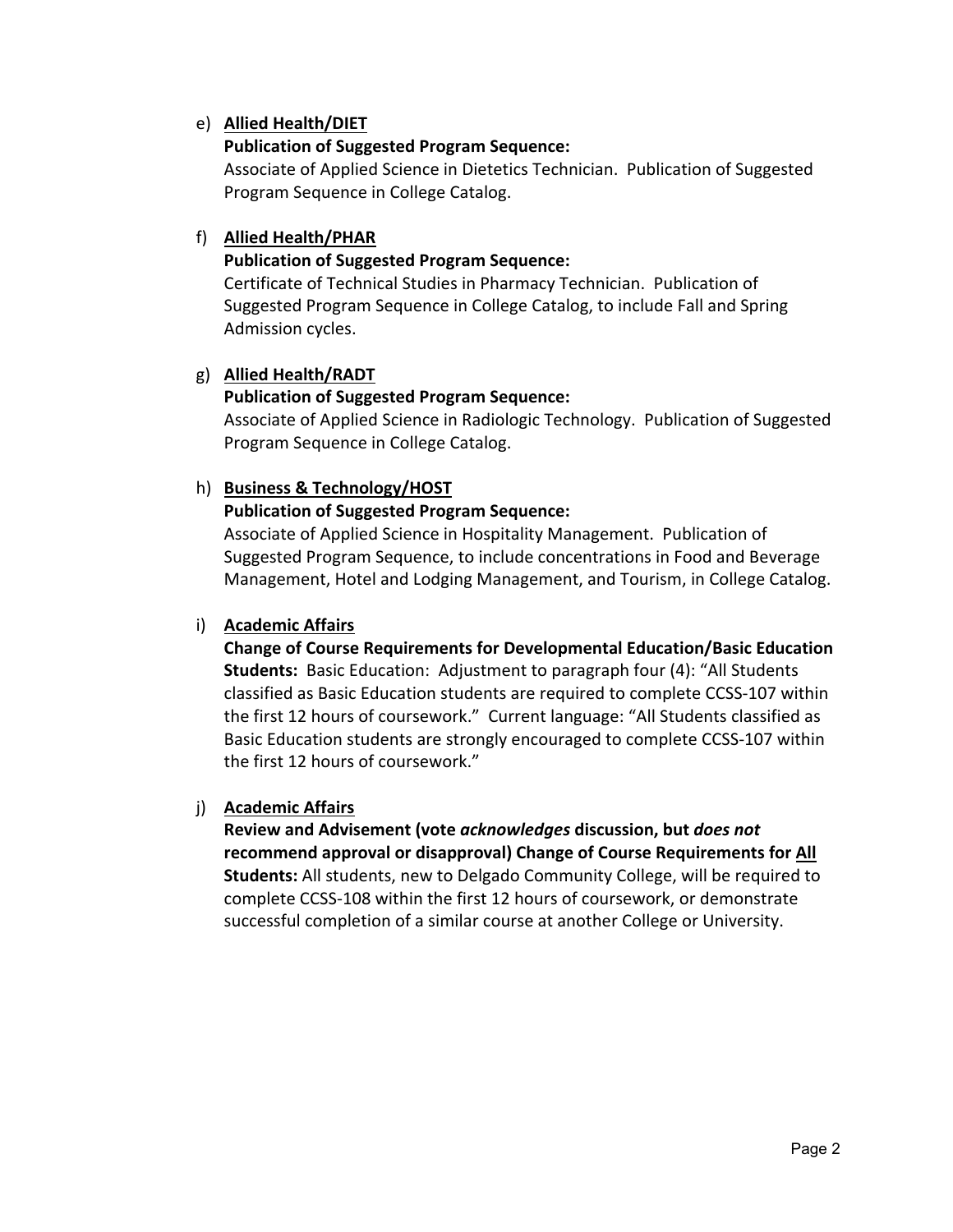k) **Academic Affairs/Curriculum & Program Development/Career Pathways Approval and Publication of Career Pathways in the College Catalog:** Review and approval of Career Clusters for publication in the College Catalog. Note: Career Clusters were approved by the Career Pathways Council December 6, 2016, and include: Architecture, Construction, and Technical Professions; Arts; Automotive Technology; Business, Management, and Administration; Education and Training; Engineering; Hospitality, Restaurant, and Tourism; Human Services; Information Technology and Communication: Information Technology, Digital Media, and Communication; Law, Public Safety, and Security; Manufacturing; Sciences: Health, Science, Agriculture and Natural Resources. Career Pathways may be mapped to Carl Perkins Career Clusters and various other State and Federal educational career linking systems.

## l) **Business & Technology/HOST**

**New Course:** HOST‐214: Wine Appreciation (3‐0‐3 / 45). Creation of a new course, HOST‐214: Wine Appreciation. The goal of the course is to increase student's knowledge to maximize profits and elevate the dining experiences of customers. Course description: "Designed for a variety of audiences. Combines a framework for understanding wine and making intelligent food paring decisions. Content is relevant for novice and intermediate students and restaurateurs."

#### m) **Business & Technology/HOST**

**New Course:** HOST-215: Beverage Management (3-0-3 / 45). Creation of a new course, HOST‐215: Beverage Management. The goal of the course is to increase the merchandising knowledge of students. Course description: "Overview of the beverage products and skills for effective management necessary to ensure successful and profitable beverage service. Includes non‐alcoholic beverages, wines, sprits, and beers; responsible beverage service; purchasing equipment; and effective beverage management. Emphasis on beverage controls and the legal and business aspects of beverage management."

## n) **Business & Technology/HOST**

**Creation of a new concentration:** Associate of Applied Science in Hospitality Management. Creation of a new concentration, Beverage Management, in the A.A.S. in Hospitality Management. The concentration is designed to assist students enter career fields in the operation of bars, lounges, sporting venues, private clubs, and coffee/tea shops.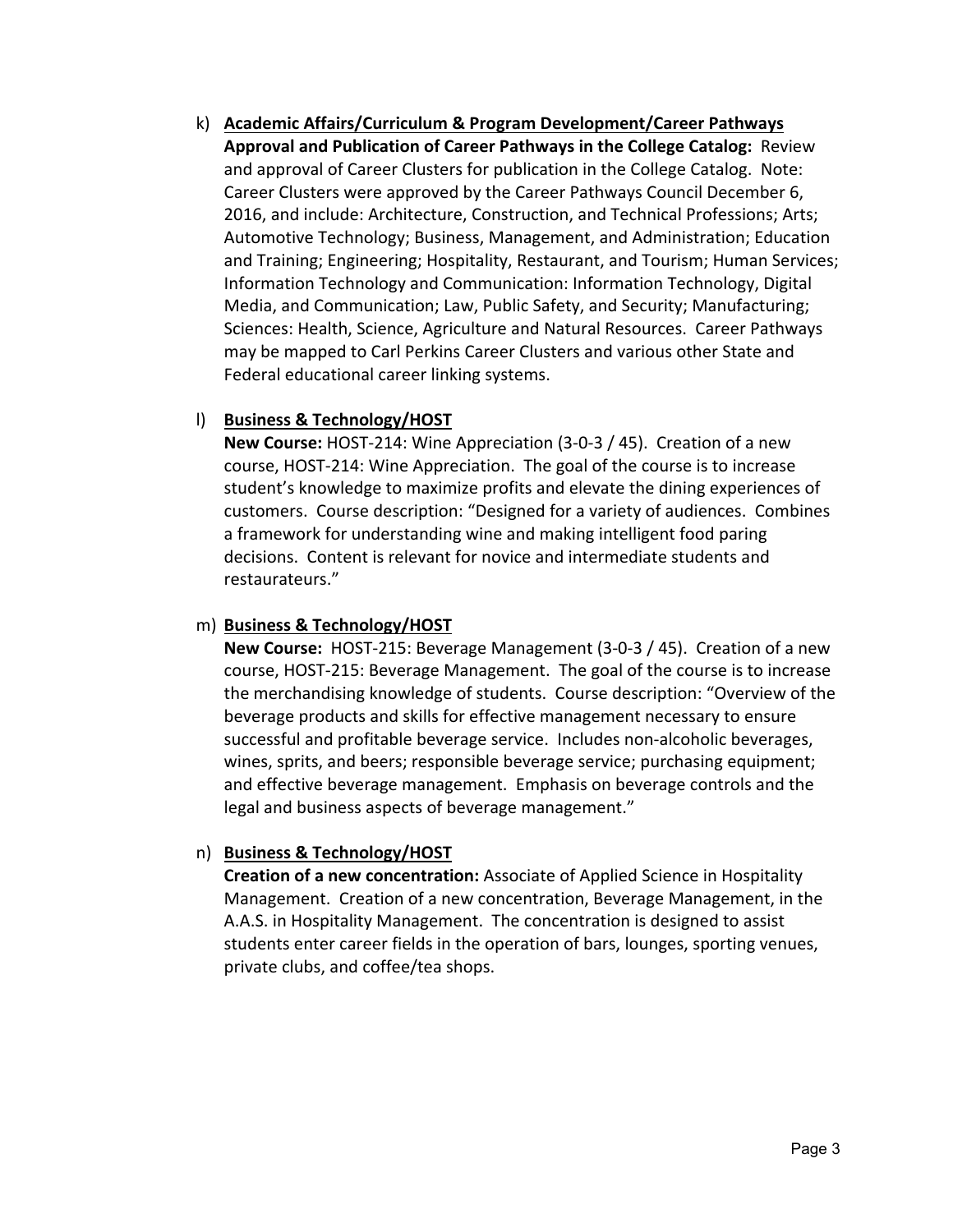## o) **Business & Technology/HOST**

**Creation of a new concentration:** Associate of Applied Science in Hospitality Management. Creation of a new concentration, Meeting and Event Management, in the A.A.S. in Hospitality Management. The concentration is designed to assist students enter career pathways leading to supervisory or managerial positions with logistics, convention services, and meeting management businesses.

## p) **Business & Technology/HOST**

**Creation of a new concentration:** Associate of Applied Science in Hospitality Management. Creation of a new concentration, Catering Management, in the A.A.S. in Hospitality Management. The concentration is designed to assist students enter career pathways leading to supervisory or managerial positions with institutional, managed services, or private catering.

## q) **Business & Technology/HOST**

**Program Revision:** Associate of Applied Science in Hospitality Management, with a concentration in Hotel and Lodging Management. Revise the Hotel and Lodging Concentration of the A.A.S.: ADD: Approved Hospitality Elective, 3 credit hours. Total concentration hours **increase** *from* **12** *to* **15**.

## r) **Business & Technology/HOST**

**Program Revision:** Associate of Applied Science in Hospitality Management, with a concentration in Tourism. Revise the Tourism Concentration of the A.A.S.: ADD: Approved Hospitality Elective, 3 credit hours. Total concentration hours remain the same.

#### s) **Business & Technology/HOST**

**Change of Concentration Title:** Associate of Applied Science in Hospitality Management, with a concentration in Food and Beverage Management. Change the name of the concentration in Food and Beverage Management *from*  concentration in Food and Beverage Management *to* concentration in Restaurant Management. Revised title more accurately reflects contemporary industry standards and terminology, and better reflects the student learning outcomes of the program.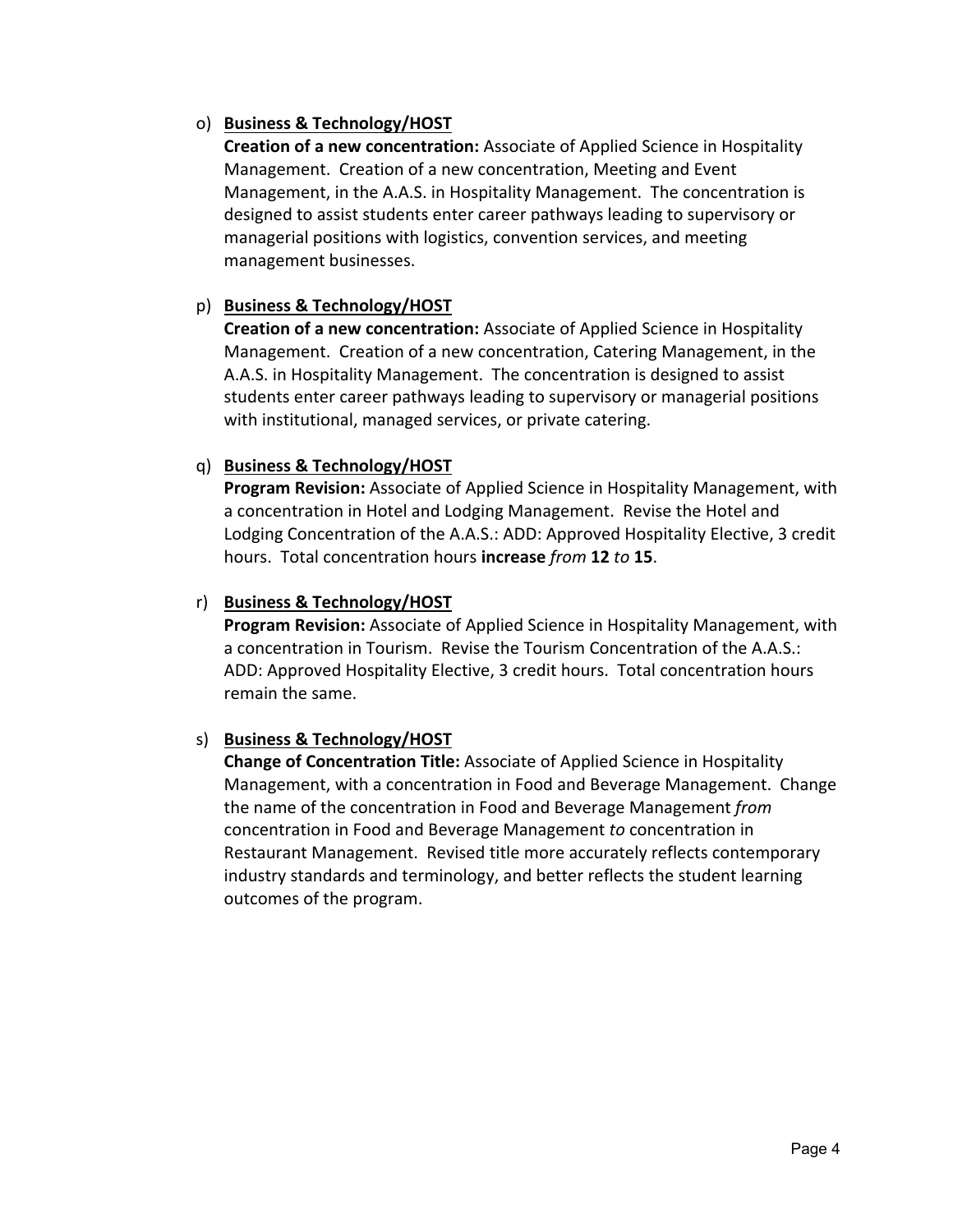## t) **Business & Technology/HOST**

**Program Revision:** Associate of Applied Science in Hospitality Management. Revise the Hospitality Management A.A.S. ADD: additional concentrations; with revisions to concentrations, concentration totals change to 14‐15 credit hours and total program hours **increase** *from* **60‐62** *to* **62‐63**.

## u) **Business & Technology/FPTC**

**Program Revision:** Certificate of Technical Studies in Fire Science Technician. Revise the C.T.S. in Fire Science Technician: Approved Electives: ADD: TECH‐104: Computer Fundamentals for Technicians, DELETE: "TECH." TECH‐104 is the most appropriate Technology course for Fire Science Technicians. Total program hours remain the same. Adjust Sequence to reflect change (Second Semester).

#### v) **Business & Technology/ELST**

**Change of Course Prerequisite Requirements:** ELST‐103: Electrical Principles. Delete the prerequisite of MATH‐095 from ELST‐103. Prerequisite mastery of Mathematics is not required for student success in the course.

## w) **Business & Technology/MANG**

**New Course:** MANG‐276: Foundations of Strategic Management (3‐0‐3 / 45). Creation of a new course, MANG‐276: Foundations of Strategic Management. The goal of the courses is to provide in‐depth study and application of theories and skills required for success in the contemporary business world. Course description: "Principles of strategic management with a focus on marketing, production, finance, strategy, and ethics. Process of making strategic management decisions in business situations is reviewed. This capstone course reinforces skills learned in the Business curriculum. Typically taken in the student's final semester."

#### x) **Business & Technology/BUAD**

**Program Revision:** Associate of Science in Business Administration. Revise the A.S. in Business Administration: Courses Required in Major: ADD: MANG‐276: Foundations of Strategic Management as an OR choice with MANG‐275: Project Management. Total program hours remain the same. Adjust Suggested Sequence, Fourth Semester, to reflect "OR" choice.

#### **VII. Consent Agenda**

#### a) **Business & Technology/CADD**

**Change of Course Prerequisite Requirements:** CADD‐214: MEP Applications in CADD: Delete: CADD‐200 and CADD‐212 as prerequisite requirements; ADD: CADD‐201 as prerequisite requirement.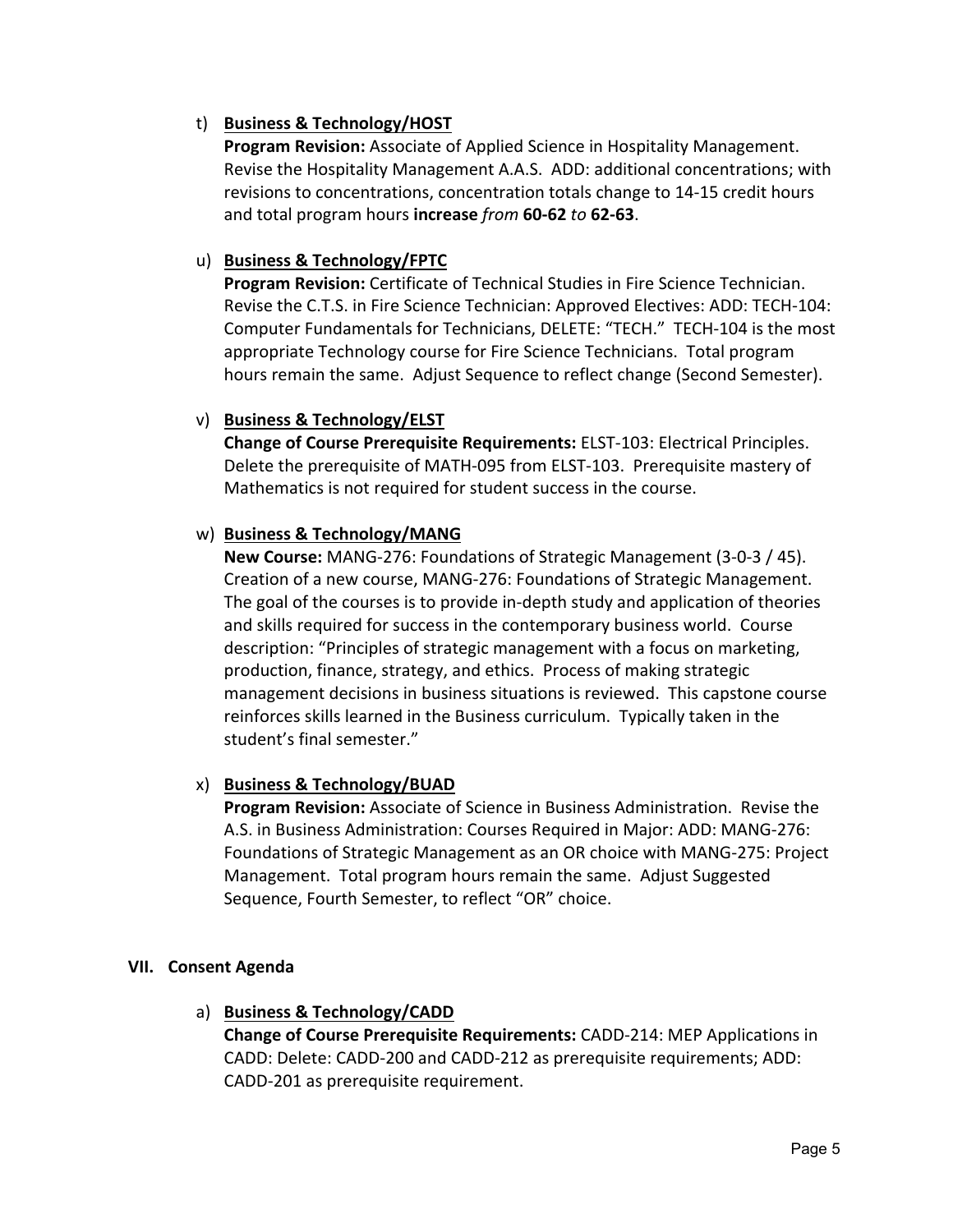## b) **Business & Technology/CADD**

**Change of Course Prerequisite Requirements:** CADD‐221: Mechanical Applications in CADD: Delete: CADD‐200 as prerequisite requirement; ADD: CADD‐201 as prerequisite requirement.

#### c) **Business & Technology/CADD**

**Change of Course Prerequisite Requirements:** CADD‐231: Structural/Civil Applications in CADD: Delete: CADD‐212 as prerequisite requirement; ADD: CADD‐201 as prerequisite requirement.

#### d) **Business & Technology/CADD**

**Change of Course Prerequisite Requirements:** CADD‐242: Piping Applications in CADD: Delete: CADD‐200 as prerequisite requirement; ADD: CADD‐201 as prerequisite requirement.

#### e) **Business & Technology/CADD**

**Change of Course Prerequisite Requirements:** CADD‐245: Special Topics in CADD: Delete: CADD‐212 as prerequisite requirements; ADD: CADD‐201 as prerequisite requirement.

#### f) **Business & Technology/CADD**

**Change of Course Prerequisite Requirements:** CADD‐261: CADD Capstone: Delete: 18 hours of approved CADD electives; Note: Permission of Department Chair remains as a prerequisite requirement.

#### g) **Business & Technology/CADD**

**Change of Course Prerequisite Requirements:** CADD‐287: CADD Practicum: Delete: 18 hours of approved CADD electives; Note: Permission of Department Chair remains as a prerequisite requirement.

#### h) **Science & Mathematics/CHEM**

**Change of Course Requisite Requirements**: CHEM‐142: Chemistry II (Science Majors): Prerequisites: CHEM‐141; Co‐requisite: CHEM‐144.

#### i) **Science & Mathematics/CHEM**

**Change of Course Requisite Requirements**: CHEM‐144: Chemistry II Lab (Science Majors). Prerequisite: CHEM‐143, many be taken concurrently.

#### j) **Science & Mathematics/CHEM**

**Change of Course Requisite Requirements**: CHEM‐222: Organic Chemistry II. Prerequisite: CHEM‐221; Co‐requisite: CHEM‐224.